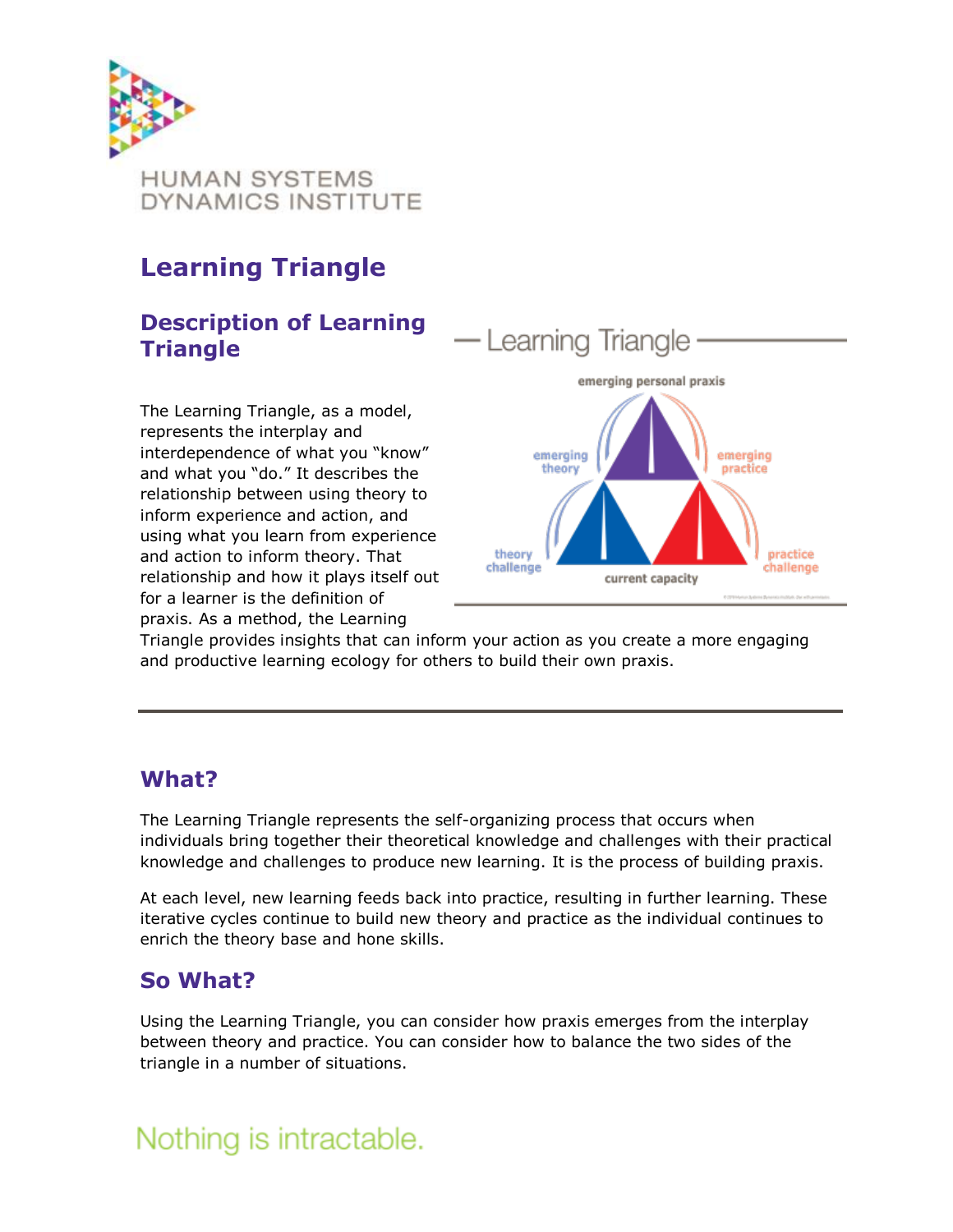As a trainer or teacher, you can use the Learning Triangle as a way to consider the balance between theory and action as you present new material. Giving learners time to understand the theory

- ► Stand in inquiry, watching for gaps and opportunities in instructional design
- ► Assess an individual's current performance and learning to determine next steps

#### **Now What?**

Use the Learning Triangle in your next sticky issue to:

- ► See the relationships between theory and practice in your sticky issue to identify possible sources of tension you see.
- ► Understand the source of the imbalance between theory and practice that is generating that tension.
- ► Take wise action to create a more creative, generative level of tension across your system.



Learning Triangle 13MAY16 Page 2 of 5

©2016.Human Systems Dynamics Institute. Use with permission.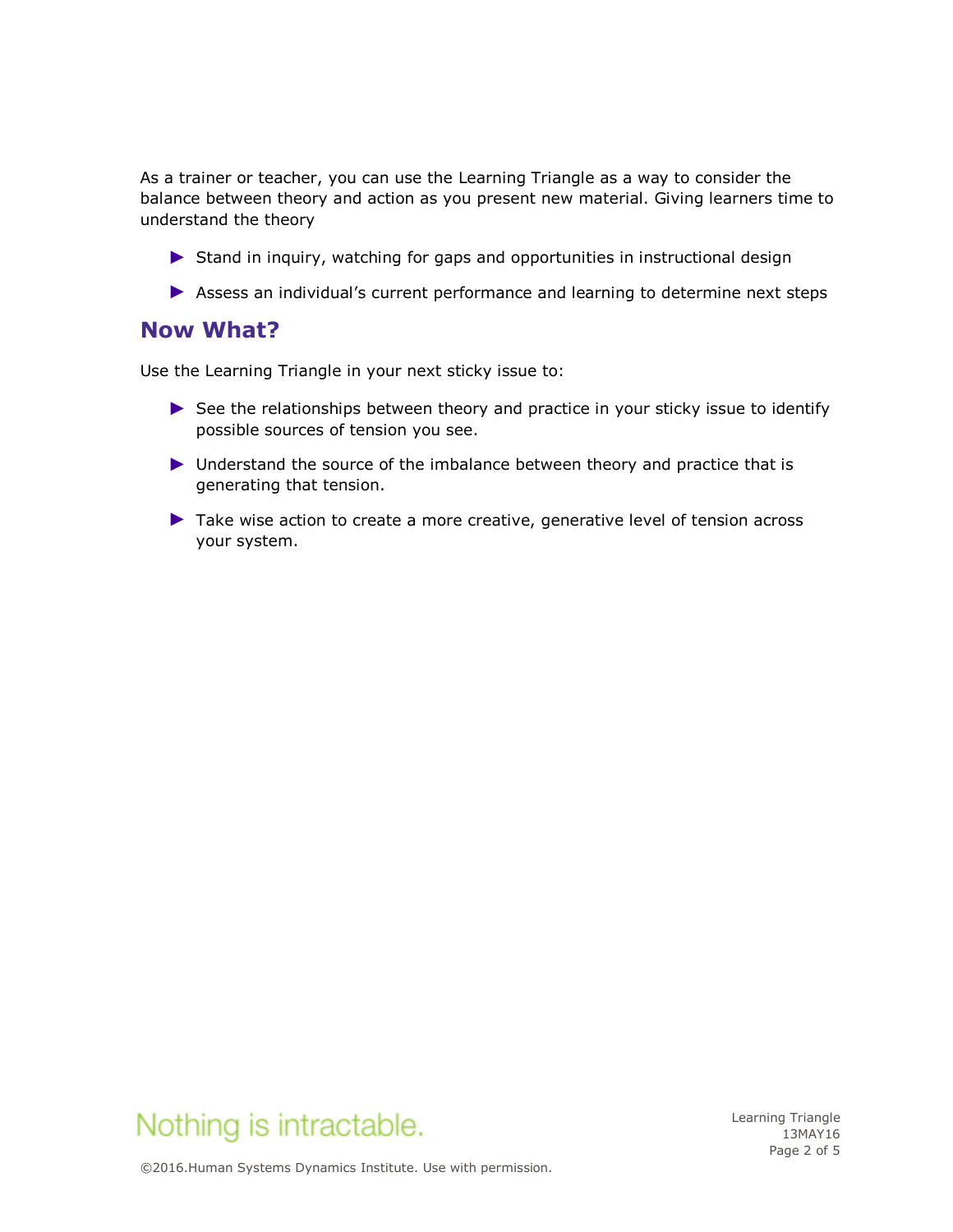## **Learning Triangle**

#### **What is the Purpose of the Learning Triangle?**

The Learning Triangle is a picture that represents the interplay between theory and practice in the overall cycle of learning that we call praxis.

It shows the flow of system tension as new learning emerges. Consider a toddler learning to walk. He has sat and crawled and pulled up to stand. He has even held to the fingers of a caregiver, walking along with that support. He has learned all this from watching the actions of others in his world. He has received powerful positive feedback about each stage of growth from the smiles and delight he



sees in those who take care of him. He still feels the tension of knowing that there is something more he can do move around and explore his world.

His next "practice challenge" is to turn loose and walk alone, as he has seen those around him do. He has a "theory" that moving his feet in a particular pattern will help him walk. So he turns loose and tries to take a step, promptly falling back to a sitting position. So now, it's a theory challenge—"It must take more than just moving my feet. Maybe I have to shift my weight so I can stand on one foot at a time." So he takes that theory challenge and turns it into a practice challenge, trying another step or two. At each next fall, he considers what might work better next time (building emerging theory) and trying it out to see if it will work (emerging practice). Over a surprisingly short period of time, he has am emerging personal praxis of what it is to navigate his world on foot, and he continues to refine that praxis, even as he looks to the next source of tension that is constraining his mobility.

Of course this scenario is oversimplified, and no toddler can actually articulate his theory so clearly. On the other hand, this is a representation to help you understand the kind of theory formulation and testing of that theory that takes anyone further along the continuum of learning that is a life time praxis. The Learning Triangle helps you see learning as an ongoing process of Adaptive Action testing theory against experience to improve both.

## Nothing is intractable.

Learning Triangle 13MAY16 Page 3 of 5

©2016.Human Systems Dynamics Institute. Use with permission.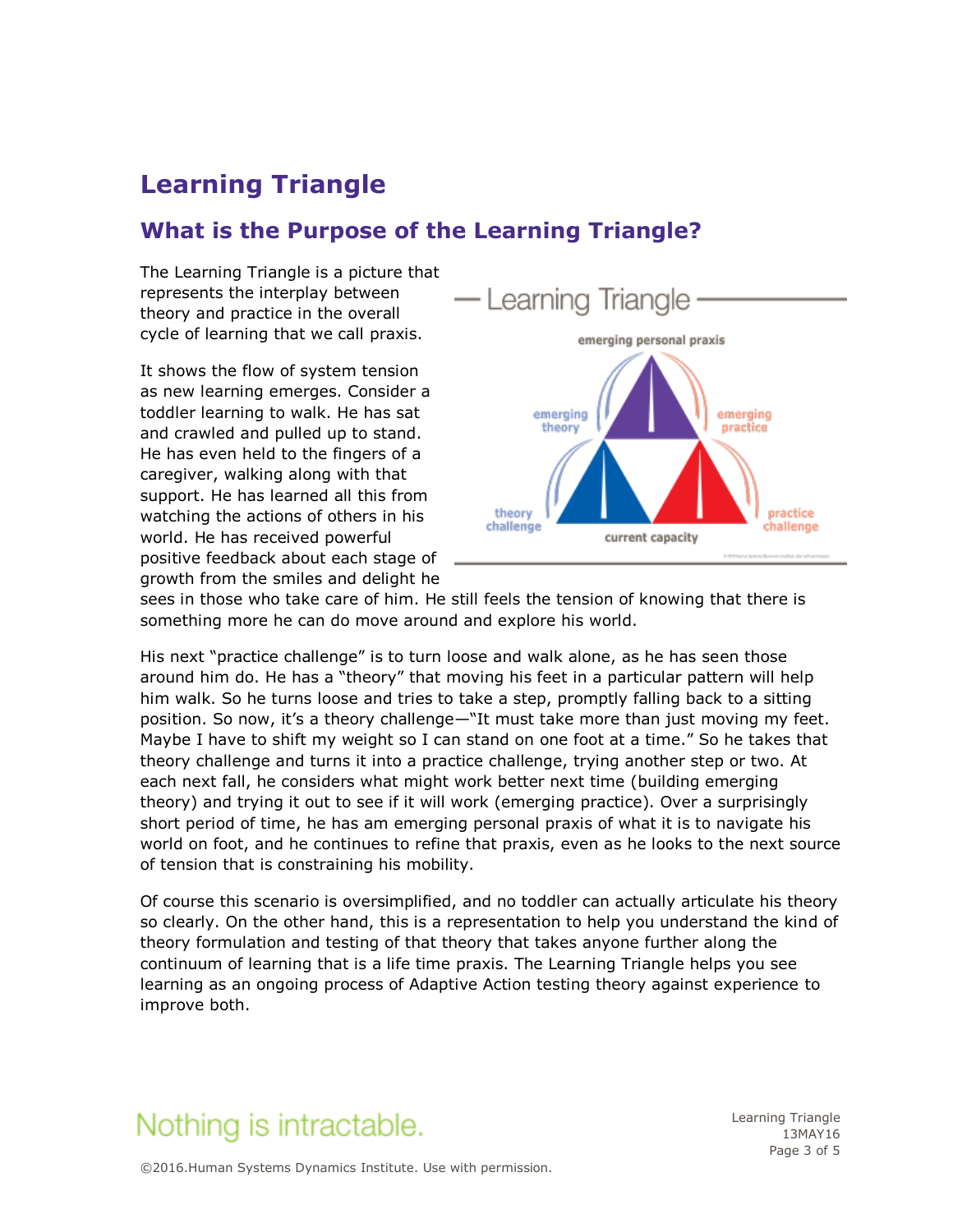### **So What Can the Learning Triangle Mean to You?**

The Learning Triangle, helps you consider how praxis emerges from the interplay between theory and practice. As a leader, you can use it to consider skill development and learning needs of those you supervise. As a facilitator you can use it to support decision making and processing of new information. As a trainer or educator you can use it to inform your own instructional design.

As a supervisor, you carry a particular responsibility to ensure that the people you employ have the skills and understanding to do the work they are tasked to do. When you have employees who are not performing to expectations, you can use the Learning Triangle to choose a path for support. If you can discern whether their shortcomings are due to lack of understanding the theory or just poor execution of information they have, you increase your chances of finding a more workable path. In planning for the support such an employee needs, consider whether that person is experiencing a "theory challenge" or a "practice challenge" and take steps to provide the support that fits.

As a facilitator of others' processes, you carry a responsibility to help them frame information in such a way that they can make decisions and take meaningful action. It is your job to set conditions for the group to step into this iterative cycle of learning new information (theory challenge), making sense of it and using it to inform further decision making (practice challenge), and then returning to the theory to see if it can be enhanced or informed by what they learned from the action (emergent theory). And so on it goes as the group builds momentum and skill at using what they know to take more powerful action and then learning from their action to improve what they know. Good facilitators know the value of such reflection and make sure to build in the time for participants to engage in continued learning from their work.

Instructional design is a balancing act that calls for careful consideration between new information, learner engagement in consideration of those concepts, guided application and practice with those concepts, and further reflection on how the action can influence the learning. Ultimately you want the learners to recognize how the new information (theory) informed their experience, and how their own experience helped to shape or give meaning to the theory. It's this final reflection and meaning making that weaves the new learning into the tapestry of the individual's praxis and makes it their own. Unfortunately, it's also the stage that is reduced or eliminated in the interest of moving on or saving time for other learning.

These and other examples of using the Learning Triangle rely on two foundational concepts of HSD. First using the Learning Triangle requires that you engage in Adaptive Action. Whatever your role as learner or support for someone else's learning, iterative cycles of gathering data and information, making sense of that information, taking informed action, and reassessing your position feed the Learning Triangle as you move toward personal praxis.

# Nothing is intractable.

Learning Triangle 13MAY16 Page 4 of 5